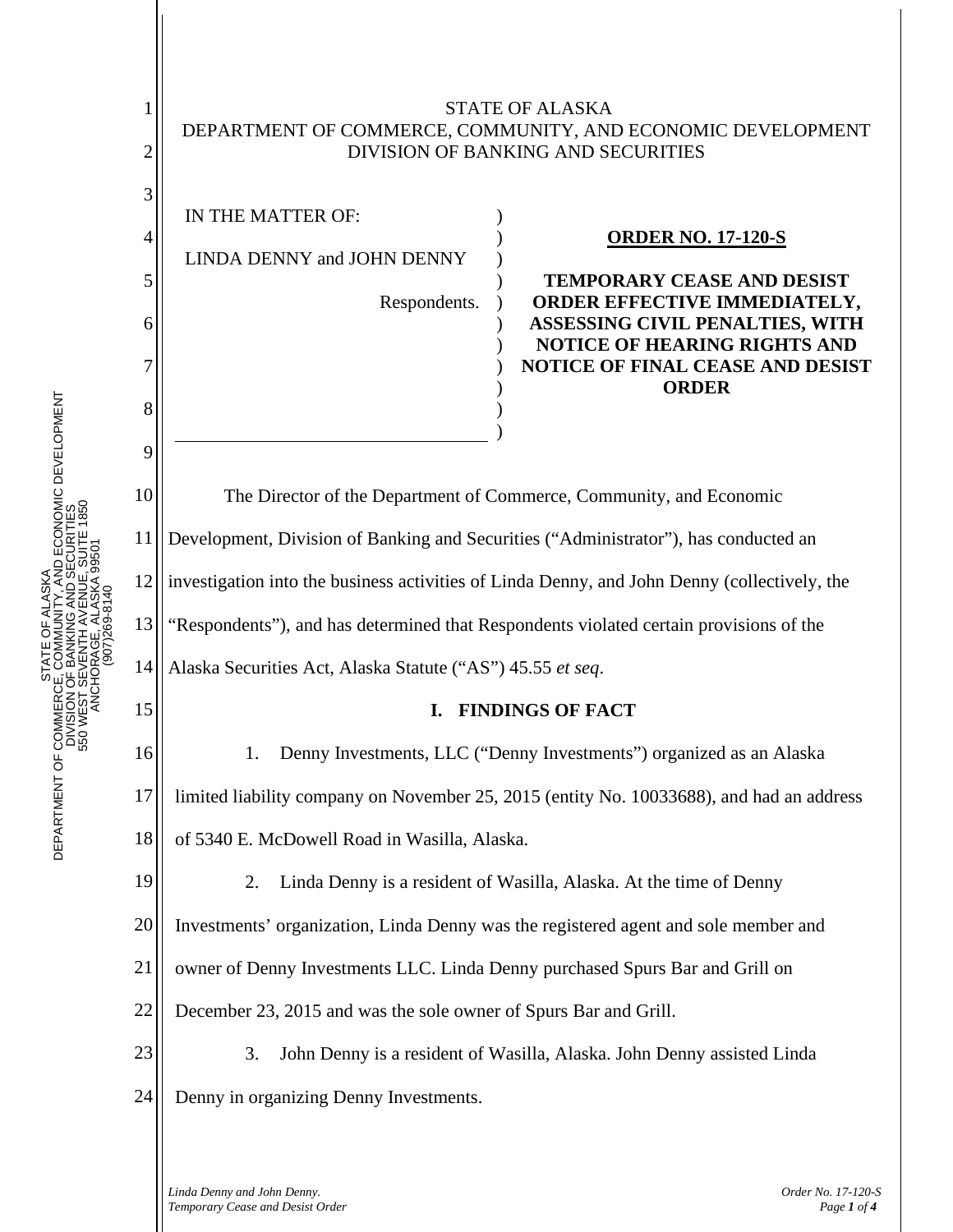5

6

7

8

9

10

11

12

13

14

15

1 2 3 4 4. On December 23, 2015, Denny Investments, LLC purchased the real property located at 8000 E Palmer-Wasilla Highway, Wasilla, AK 99645 ("the Property"). At all times relevant to this order, the Spurs Bar and Grill ("Spurs Bar and Grill"), doing business as Four Corners Lounge, was located on the Property.

5. John Denny was the General Manager of Spurs Bar and Grill at the time of Denny Investments' organization.

6. In 2015, John Denny offered H.P. an opportunity to invest in Denny Investments. John Denny told H.P. that Linda Denny created Denny Investments in order to purchase, own, and maintain the Property and the Spurs Bar and Grill. John Denny told H.P. that a local company was planning to develop the parcel of land adjacent to the Property, which would cause the price of the Property to rise in the future and that H.P. would receive a profit due to H.P.'s owning membership units in Denny Investments.

7. On January 1, 2016, Linda Denny sold 13% of her 100% membership interest in Denny Investments to investor H.P. H.P. paid Linda Denny \$118,000 in exchange for 13 membership units in Denny Investments.

16 17 18 19 20 21 22 8. In April 2017, C.K. spoke with John Denny regarding investing in Spurs Bar and Grill. John Denny offered C.K an opportunity to invest in Denny Investments. John Denny told C.K. that John Denny planned to expand the business of Spurs Bar and Grill. John Denny also told C.K. that a local company was planning to develop the parcel of land adjacent to the Property, which would cause the price of the Property to rise in the future and that C.K. would receive a profit due to C.K.'s owning membership units in Denny Investments.

23 24 9. On April 13, 2017, based on what John Denny proposed, C.K. signed a document entitled, "Stock Purchase Agreement" for "5 shares of common stock [sic]" in

*Linda Denny and John Denny. Order No. 17-120-S Temporary Cease and Desist Order Page 2 of 4 Page 2 of 4*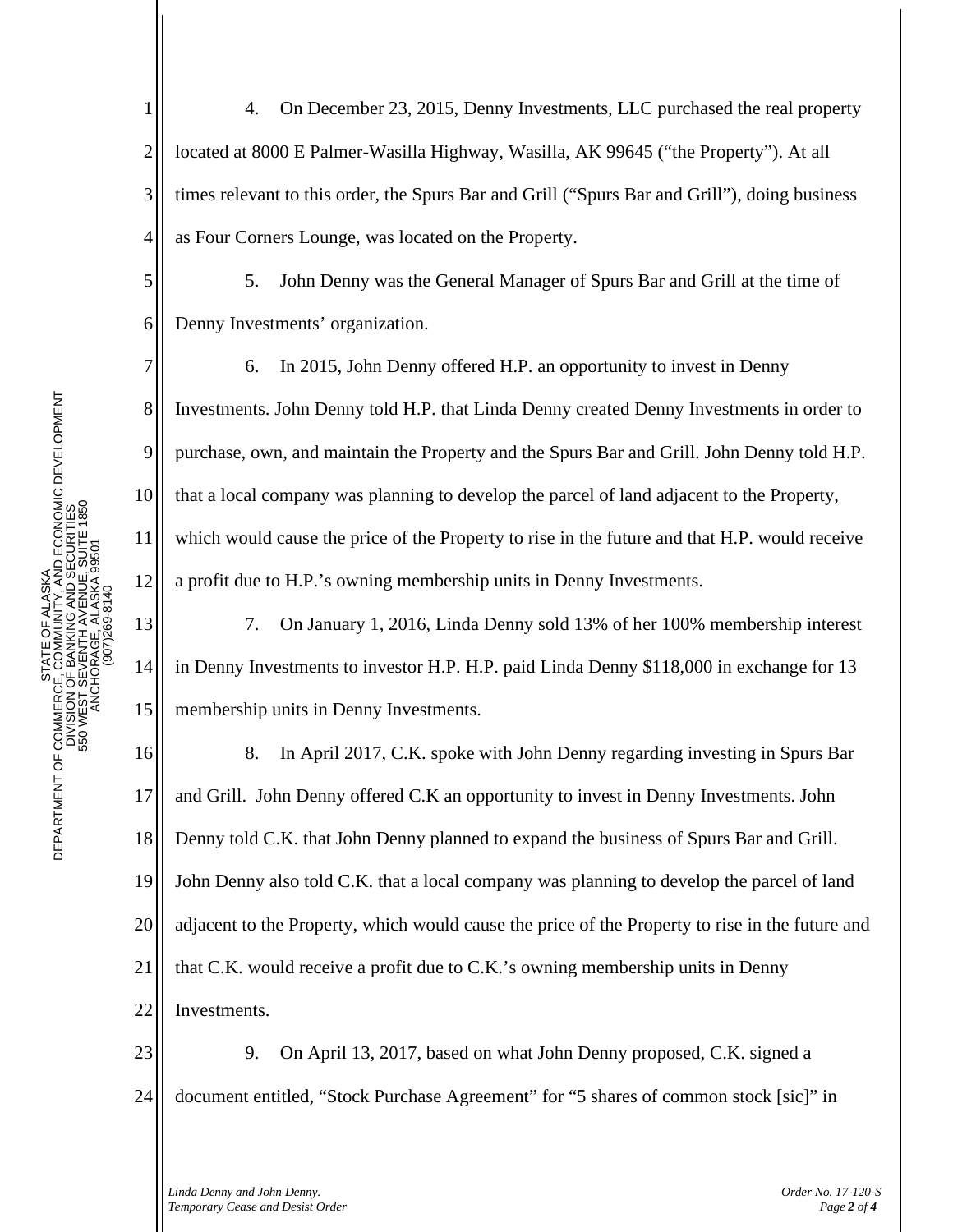1

5

6

7

13

14

15

18

21

Denny Investments, and gave \$46,000 in cash to John Denny and Linda Denny.

2 3 4 10. On or about April 14, 2017, C.K. contacted John Denny and requested for her \$46,000 to be returned. As of the date of this order, C.K. has not received any of C.K.'s money back.

## **II. CONCLUSIONS OF LAW**

1. The membership units in Denny Investments that Linda Denny sold to H.P. and C.K. were "securities" as that term is defined in AS 45.55.990(32).

8 9 2. Respondent Linda Denny was an "issuer" of Denny Investments as that term is defined in 45.55.990(20) at the time of each sale.

10 11 12 3. Respondent John Denny acted as a "promoter" as that term is defined in 3 AAC 08.950(16) on behalf of Linda Denny at the time of sale of membership units in Denny Investments to H.P. and C.K.

4. Respondents Linda Denny and John Denny violated AS 45.55.070 by offering and selling securities to H.P. and C.K. that were not registered with the Administrator, federally covered in compliance with Alaska law, or exempt from registration.

16 17 5. Respondents are subject to a civil penalty under AS 45.55.920(b) for violating AS 45.55.070.

**III.ORDER**

19 20 Pursuant to AS 45.55.920, and on the basis of the Findings of Fact and Conclusions of Law, the Administrator ORDERS Respondents to:

1. CEASE AND DESIST from violating the Alaska Securities Act;

22 2. Comply with all provisions of the Alaska Securities Act and associated

23 regulations; and

24